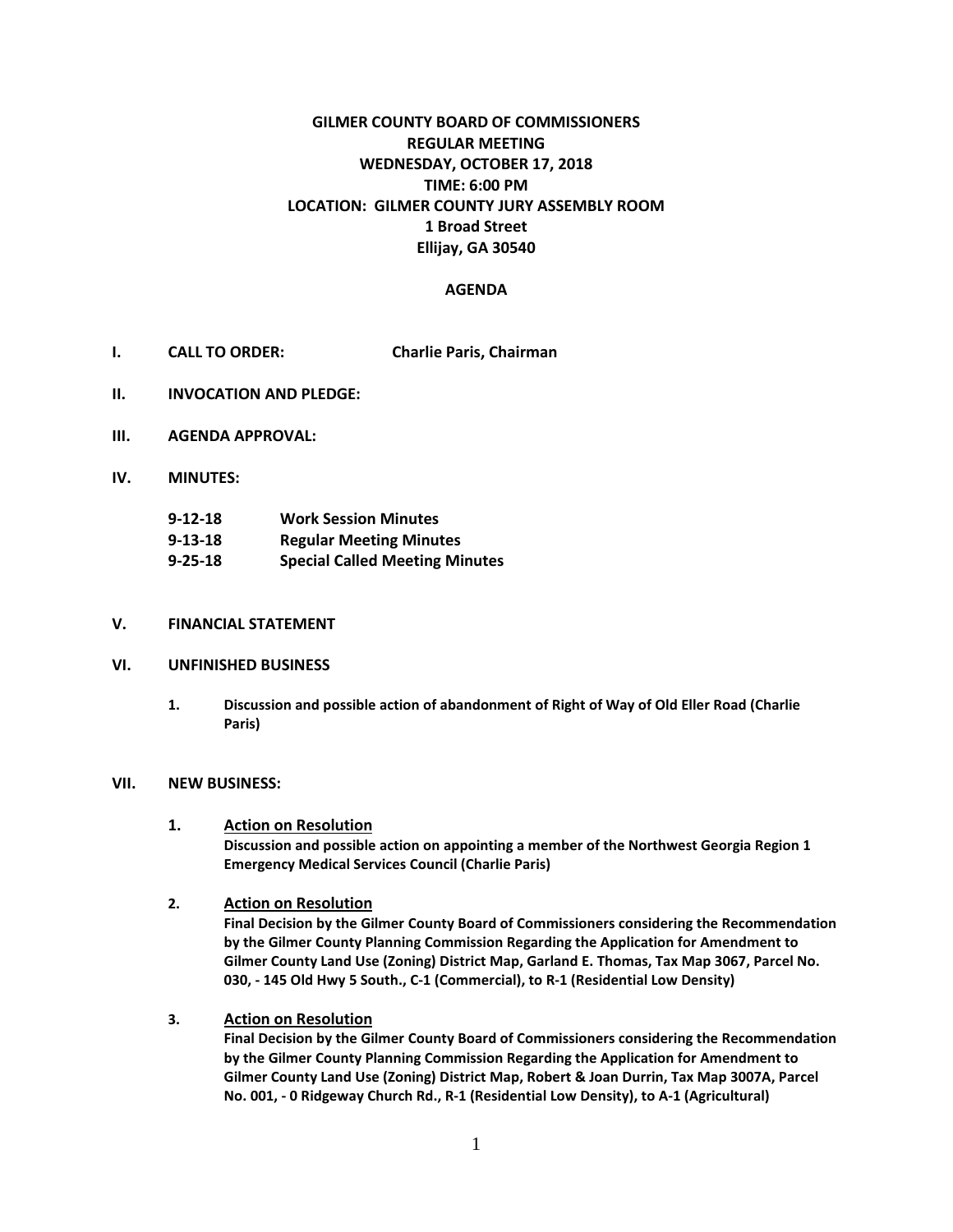## **4. Action on Resolution**

**Final Decision by the Gilmer County Board of Commissioners considering the Recommendation by the Gilmer County Planning Commission Regarding the Application for Amendment to Gilmer County Land Use (Zoning) District Map, Roy & Rhonda Kelley, Tax Map 3085B, Parcel No. 020, - 240 Felton Dr., R-1 (Residential Low Density), to A-1 (Agricultural)**

## **5. Action on Resolution**

**Final Decision by the Gilmer County Board of Commissioners considering the Recommendation by the Gilmer County Planning Commission Regarding the Application for Amendment to Gilmer County Land Use (Zoning) District Map, Rocky Ridge Rentals, LLC, Tax Map 3039, Parcel No. 007B, - 0 Hwy 382W., C-1 (Commercial), to C-1 (Commercial w/Conditional Use)**

## **6. Action on Resolution**

**Final Decision by the Gilmer County Board of Commissioners considering the Recommendation by the Gilmer County Planning Commission Regarding the Application for Amendment to Gilmer County Land Use (Zoning) District Map, Franklin & Suzanne Wright, Tax Map 3100, Parcel No. 079, - 0 Johnson Mill Rd., A-1 (Agricultural), to R-1 (Residential Low Density)**

## **7. Action on Resolution**

**Final Decision by the Gilmer County Board of Commissioners considering the Recommendation by the Gilmer County Planning Commission Regarding the Application for Amendment to Gilmer County Land Use (Zoning) District Map, W. Ralph & Sandra G. Bryant, Tax Map 3102, Parcel No. 017, - 179 Wally's Lane., R-1 (Residential Low Density), to A-1 (Agricultural)**

## **8. Action on Resolution**

**Appointment of a member to the Water & Sewer Authority Board (Charlie Paris)**

## **9. Action on Resolution**

**Discussion and possible action of the 2019 Budget (Charlie Paris)**

## **10. Action on Resolution**

**Discussion and possible action of Consideration of the Airport Capital Improvement Plan (CIP) (Jim Smith)**

- **11. Action on Resolution Discussion and possible action of the Post Commissioners salary (Charlie Paris)**
- **12. Action on Resolution Adoption of the annual update to the Capital Improvement Plan (Charlie Paris)**
- **13. Action on Resolution Discussion and possible action of a Five Year Update on the Capital Improvement Plan (Charlie Paris)**

## **VIII. CITIZENS WISHING TO SPEAK**